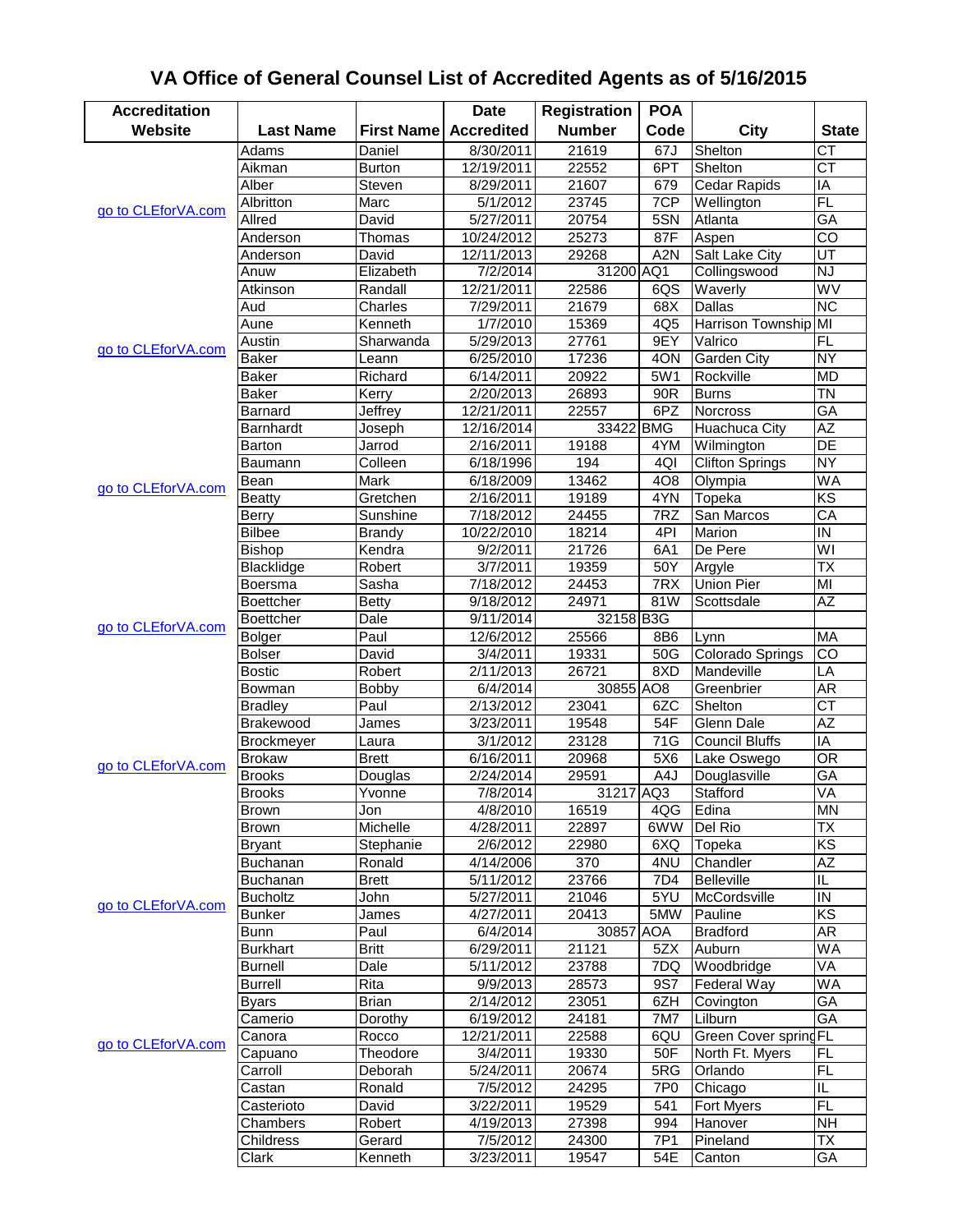|                    | Clark           | Christine        | 1/10/2013              | 25913          | 8GF                     | <b>Sun City Center</b>         | FL                       |
|--------------------|-----------------|------------------|------------------------|----------------|-------------------------|--------------------------------|--------------------------|
|                    | Cloutier        | Dwight           | 8/10/2011              | 21425          | 641                     | Canton                         | $\overline{\mathsf{M}}$  |
|                    | Cole            | David            | 11/8/2010              | 18417          | 4OP                     | Raleigh                        | <b>NC</b>                |
| go to CLEforVA.com | Cole            | Maureen          | 8/1/2011               | 21337          | 63C                     | Lawrence                       | KS                       |
|                    | Cole            | Shelley          | 9/2/2011               | 21729          | 6A4                     | Raleigh                        | $\overline{\text{NC}}$   |
|                    | Collier         | Amie             | 10/11/2011             | 21956          | 6DX                     | Tampa                          | FL                       |
|                    | Collins         | Curtis           | 4/27/2011              | 20416          | 5MZ                     | Clermont                       | GA                       |
|                    | Cooks           | Les              | 10/30/2009             | 14698          | 4O9                     | Rockwall                       | <b>TX</b>                |
|                    | Cordero         | Clementine       | 6/18/2012              | 24159          | 7LL                     | Lantana                        | FL                       |
|                    |                 |                  |                        |                |                         |                                |                          |
|                    | Cotman          | Margo            | 5/3/2010               | 16790          | 4O1                     | <b>Bunnell</b>                 | $\overline{\mathsf{F}}$  |
| go to CLEforVA.com | Cotton          | Sabastina        | 4/16/2013              | 27386          | 98U                     | Covington                      | LA                       |
|                    | Cox             | Gregory          | 10/17/2011             | 21972          | 6ED                     | Lexington                      | KY                       |
|                    | Cox             | Jack             | 2/7/2013               | 26679          | 8W8                     | St. Louis                      | <b>OM</b>                |
|                    | Craft           | Lisa             | 11/10/2014             | 33085 BH9      |                         | <b>Foster City</b>             | $\overline{CA}$          |
|                    | Crowther        | Deborah          | 9/9/2014               | 32116 B3A      |                         | <b>Salt Lake City</b>          | UT                       |
|                    | Culbertson      | Robert           | 4/1/2013               | 27250          | 973                     | Pittsburgh                     | PA                       |
|                    | Culley          | John             | 11/3/2010              | 18341          | 4P6                     | <b>Fairview Park</b>           | OН                       |
|                    | Cupp            | Don              | 9/26/2012              | 25132          | 84M                     | FPO AP                         |                          |
| go to CLEforVA.com | Curfman         | James            | 7/8/2014               | 31218 AQ4      |                         | Kearney                        | <b>NE</b>                |
|                    | Dabbs           | Steve            | 6/30/2011              | 21130          | 5ZY                     | Tempe                          | $\overline{AZ}$          |
|                    | D'Amico         | Leona            | 7/10/2013              | 28120          | 9LK                     | Laurinburg                     | <b>NC</b>                |
|                    | Dan             | Samuel           | 11/14/2013             | 29168          | A16                     | Warrington                     | PA                       |
|                    | Davis           | Joseph           | 2/15/2012              | 23059          | 6ZN                     | Shelton                        | $\overline{\text{CT}}$   |
|                    | Davis           | Carol            | 1/7/2015               | 33643 BRF      |                         | Hampton                        | VA                       |
|                    | Dawkins         | Janet            | 1/25/2008              | 6947           | 4OV                     | Monticello                     | $\overline{GA}$          |
|                    | Day             | Thomas           | 7/16/2010              | 17352          | 4PN                     | Centerville                    | $\overline{\mathsf{UT}}$ |
|                    | Day             | Brade            | 7/28/2010              | 17382          | 4QD                     | Conway                         | AR                       |
| go to CLEforVA.com | Day             | Judah            | 2/14/2012              | 23055          | 6ZJ                     | Conway                         | AR                       |
|                    | DeRose          | Edward           | 4/13/2012              | 23607          | 79U                     | Ft. Myers                      | $\overline{F}$           |
|                    | Derrig          | Cathy            | 8/28/2014              | 31955 B1A      |                         | Providence                     | $\overline{R}$           |
|                    | Deutsch         | Douglas          | 6/4/2013               | 27824          | 9FV                     | Englewood                      | OН                       |
|                    | <b>Dhillon</b>  | Fateh            | 3/8/2012               | 23290          | 73Y                     | Vista                          | $\overline{CA}$          |
|                    | <b>Diller</b>   | Ronald           | 2/3/2015               | 33831 BTN      |                         | Seal Beach                     | CA                       |
|                    | Dinkla          | Byron            | 7/3/2012               | 24293          | 7OY                     | Shelton                        | $\overline{\text{CT}}$   |
|                    | DiSanti         | Joel             | 12/14/2010             | 18725          | 4S5                     | Los Angeles                    | $\overline{CA}$          |
| go to CLEforVA.com | Do Rosario      | Patricia         | 3/4/2011               | 19333          | 50I                     | Orlando                        | FL                       |
|                    | Dorle           | John             | 4/30/2014              | 30540 AJU      |                         | Woodbury                       | <b>MN</b>                |
|                    | Dornak          | Robert           | 8/29/2011              | 21605          | 677                     | Sugar Land                     | TX                       |
|                    | Dorrity         | John             | 4/22/2013              | 27405          | 997                     | <b>Tom River</b>               | <b>NJ</b>                |
|                    | Dougherty       | Leo              | 4/20/2007              | 6902           | 4OL                     | Tampa                          | FL                       |
|                    | Douglas         | Collin           | 2/6/2012               | 22979          | 6XP                     | Chattanooga                    | TN                       |
|                    |                 |                  |                        |                |                         |                                | <b>NC</b>                |
|                    | Dowdy<br>Dowell | Anna             | 3/1/2012<br>9/2/2011   | 23126<br>21674 | 71E<br>68U              | Winston-Salem<br>Luosville     | KY                       |
| go to CLEforVA.com |                 | Dwayne           |                        |                |                         | Virginia Beach                 | VA                       |
|                    | Drumm-Boyd      | Christina        | 3/20/2012              | 23321          | 74H                     |                                |                          |
|                    | Dukes           | Ronald           | 3/27/2012              | 23345          | 752                     | Norfolk                        | VA                       |
|                    | Dunham          | Mark             | 1/24/2014              | 29554          | A <sub>3</sub> S<br>79Y | Chattanooga                    | TN                       |
|                    | Dutton          | James<br>Michael | 4/16/2012              | 23613<br>14181 | 4NW                     | Somerville                     | MA                       |
|                    | Eby<br>Elliott  | Todd             | 8/27/2009<br>7/13/2012 | 24445          | 7RS                     | <b>Baton Rouge</b><br>Glendale | LA<br>$\overline{AZ}$    |
|                    |                 |                  |                        |                |                         |                                |                          |
|                    | Embree          | Robert           | 5/1/2009               | 12863          | 00Z                     | Hamilton                       | $\overline{MT}$          |
| go to CLEforVA.com | Endres          | Kelly            | 7/16/2013              | 28163          | 9MF                     | Sylmar                         | CA                       |
|                    | Estioko         | Oscar            | 2/19/2010              | 15927          | 4NQ                     | Vallejo                        | $\overline{CA}$          |
|                    | Evans           | Sidney           | 1/28/2011              | 19020          | 4W1                     | Albuquerque                    | ΝM                       |
|                    | Fain            | Andrew           | 11/13/2012             | 25445          | 89U                     | New Haven                      | CT                       |
|                    | Farrell         | Ryan             | 3/7/2012               | 23278          | 73Q                     | Shelton                        | CT                       |
|                    | Ferrigan        | Patrick          | 10/19/2011             | 22009          | 6F7                     | Fleming Island                 | $\overline{FL}$          |
|                    | <b>Files</b>    | Rita             | 8/26/2010              | 17630          | 4OX                     | <b>Brick</b>                   | <b>NJ</b>                |
|                    | Fischer         | Michael          | 7/3/2012               | 24294          | 70Z                     | Shelton                        | $\overline{\text{CT}}$   |
| go to CLEforVA.com | Fischer         | Kristin          | 5/29/2013              | 27758          | 9EV                     | Spokane                        | <b>WA</b>                |
|                    | Fitzgerald      | Kathryn          | 2/11/2013              | 26720          | 8XC                     | Napa                           | СA                       |
|                    | Flannigan       | James            | 3/1/2012               | 23127          | 71F                     | Hillsboro Beach                | FL                       |
|                    | Fleming         | Mark             | 5/28/2010              | 16923          | 4PZ                     | Olympia                        | WA                       |
|                    | Florence        | Kenneth          | 9/10/2013              | 28578          | 9SB                     | Greensboro                     | $\overline{\text{NC}}$   |
|                    | Foley           | Richard          | 6/9/2011               | 20886          | 5V <sub>5</sub>         | Clemmons                       | NC                       |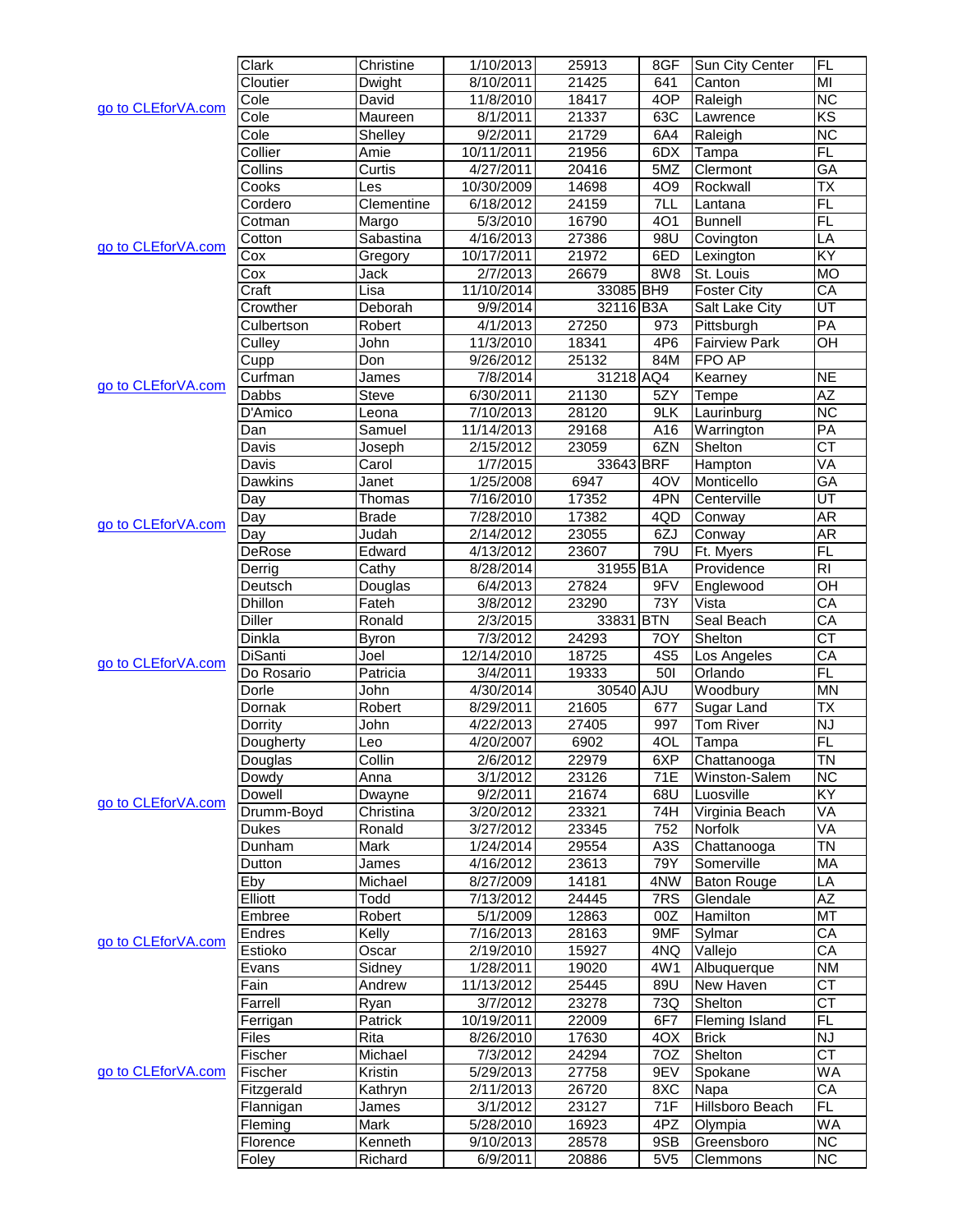|                    | Frampton     | Ronald         | 11/13/2009          | 14911     | 4QC             | Tilghman                | <b>MD</b>                |
|--------------------|--------------|----------------|---------------------|-----------|-----------------|-------------------------|--------------------------|
| go to CLEforVA.com | Francewar    | Polleat        | 4/19/2013           | 27399     | 995             | Hammond                 | LA                       |
|                    | Frank        | Elizabeth      | 11/18/2010          | 18473     | 4QS             | Chicago                 | IL                       |
|                    | Gambles      | Clyde          | 9/10/2013           | 28577     | 9SA             | Concord                 | CA                       |
|                    | Gant         | Kyle           | 2/15/2013           | 26880     | 90H             | Mellissa                | TΧ                       |
|                    | Gant         | Ronnie         | 2/19/2013           | 26886     | 90K             | McKinney                | TΧ                       |
|                    | Garcia       | Gustavo        | 5/4/2007            | 6908      | 4OR             | Lakeland                | $\overline{FL}$          |
|                    | Gebhardt     | Tamara         | 9/6/2012            | 24907     | 800             | Willis                  | MI                       |
|                    | Getz         | Joshua         | 4/23/2014           | 30405 AIE |                 | Hamilton                | MT                       |
|                    | Gilmore      | Samuel         | 6/2/2011            | 20797     | 5TJ             | Fort Washington         | <b>MD</b>                |
| go to CLEforVA.com | Girard       | Preston        | 12/2/2009           | 15086     | 4NN             | Lawrence                | KS                       |
|                    | Glavin       | Richard        | 9/10/2013           | 28588     | 9SG             | Peoria                  | IL                       |
|                    | Goldberg     | Steven         | 12/21/2011          | 22585     | 6QR             | Murrieta                | $\overline{CA}$          |
|                    |              |                | 7/16/2010           | 17351     | 01L             |                         | $\overline{\mathsf{M}}$  |
|                    | Goniea       | Joseph         |                     | 18173     | 4NR             | Kingsford               | $\overline{\mathsf{OK}}$ |
|                    | Gragg        | Stephen        | 10/20/2010          | 30143 AEA |                 | McAlester               | $\overline{\mathsf{OK}}$ |
|                    | Graham       | Dale           | 4/2/2014            |           |                 | Goldsby                 |                          |
|                    | Gray         | Clarence       | 10/17/2011          | 21975     | 6EG             | Marietta                | GA                       |
| go to CLEforVA.com | Greene       | Ishmel         | 3/23/2012           | 23337     | 74V             | Memphis                 | ΤN                       |
|                    | Grogan       | Stephanie      | 2/1/2011            | 19026     | 4W <sub>5</sub> | Tulsa                   | $\overline{\mathsf{OK}}$ |
|                    | Groves       | Carl           | 9/10/2013           | 28612     | 9SP             | Lebanon                 | <b>TN</b>                |
|                    | Gumpenberger | Allen          | 4/1/2010            | 16457     | 01K             | Sublette                | $\overline{\text{KS}}$   |
|                    | Gustavson    | Gwendolyn      | $\sqrt{6/16/2011}$  | 20969     | 5X7             | Bethesda                | <b>MD</b>                |
|                    | Habighurst   | Ashton         | 3/4/2011            | 19332     | 50H             | Bethesda                | <b>MD</b>                |
|                    | Haines       | Dorothy        | 3/20/2012           | 23322     | 741             | Kirkwood                | <b>MO</b>                |
|                    | Hakel        | Eric           | 11/20/2014          | 33131 BIC |                 | <b>Otisville</b>        | MI                       |
|                    | Haney        | Robert         | 11/2/2010           | 18339     | 4NO             | <b>Gulf Breeze</b>      | $\overline{FL}$          |
| go to CLEforVA.com | Hanna        | James          | 12/4/2008           | 10991     | 01D             | San Antonio             | TΧ                       |
|                    | Harbottle    | <b>Bradley</b> | 3/3/2015            | 34054 BX7 |                 | <b>CRESTVIEW</b>        | FL                       |
|                    | Hardin       | Joey           | 9/30/2014           | 32582 B93 |                 |                         |                          |
|                    | Harrison     | Tammie         | 7/16/2013           | 28128     | 9LN             | Canton                  | MI                       |
|                    | Haslam       | Milton         | 12/21/2011          | 22584     | 6QQ             | Aurora                  | $\overline{c}$           |
|                    | Hawkins      | Nicole         | 6/27/2012           | 24233     | 7ND             | Owensboro               | $\overline{KY}$          |
|                    |              |                | 12/18/2012          |           |                 |                         | <b>AL</b>                |
|                    | Heal         | Regina         |                     | 25736     | 8DN             | Southside               |                          |
| go to CLEforVA.com | Heckman      | Todd           | 6/4/2013            | 27821     | 9FU             | Vero Beach              | FL                       |
|                    | Held         | Bryan          | 3/20/2012           | 23342     | 74Z             | Shelton                 | $\overline{\text{CT}}$   |
|                    | Hensley      | Clemens        | 7/3/2012            | 24292     | 70X             | Shelton                 | $\overline{\text{CT}}$   |
|                    | Hermann      | Walter         | 12/9/2009           | 15128     | 4NK             | Evansville              | IN                       |
|                    | Herrig       | Stephanie      | 7/30/2014           | 31642 AXC |                 |                         |                          |
|                    | Hill         | Edward         | 2/1/2011            | 19029     | 4W8             | Difance                 | OН                       |
|                    | Holliday     | Dawn           | 8/5/2011            | 21411     | 63W             | <b>Stuart</b>           | FL                       |
|                    | Howe         | Laurie         | 4/16/2012           | 23610     | 79W             | <b>Grand Rapids</b>     | MI                       |
| go to CLEforVA.com | Hughes       | Eric           | 7/16/2013           | 28162     | 9ME             | Sharonville             | OH                       |
|                    | Hunley       | Rufus          | 5/11/2012           | 23792     | 7DU             | Austell                 | $\overline{GA}$          |
|                    | Hunt         | John           | 1/28/2015           | 33738 BS3 |                 | Henrietta               | NY                       |
|                    | Irby         | Maria          | 9/11/2014           | 32161 B3J |                 |                         |                          |
|                    | Ivie         | Earl           | 2/24/2014           | 29606     | A4V             | Los Angeles             | CA                       |
|                    | James        | Anne           | 2/13/2012           | 23045     | 6ZD             | <b>Bethel</b>           | <b>CT</b>                |
|                    | James        | Tammy          | 9/10/2013           | 28605     | 9SM             | Hinesville              | GA                       |
|                    | Janey        | Kevin          | 3/10/2011           | 19409     | 525             | Wertheim, German        | $E$ U                    |
|                    | Jekel        | Joseph         | 5/23/2011           | 20672     | 5RF             | Cape Coral              | <b>FL</b>                |
| go to CLEforVA.com | Jenkins      | Leon           | 10/6/2000           | 6911      | 4OZ             | Belleville              | $\overline{\mathbb{L}}$  |
|                    | Jeter        | Anthony        | 8/8/2011            | 21420     | 63Y             | Temple                  | $\overline{\mathsf{TX}}$ |
|                    | Jewett       | Carl           | 4/16/2012           | 23608     | 79V             | <b>Winter Springs</b>   | $\overline{FL}$          |
|                    | Johnson      | Amos           | 4/16/2013           | 27385     | 98T             | Chula Vista             | CA                       |
|                    |              |                |                     |           |                 |                         | IL                       |
|                    | Jones        | <b>Betty</b>   | 8/23/2002           | 6914      | 00N             | Chicago                 |                          |
|                    | Jones        | Gary           | 5/27/2011           | 20775     | 5T <sub>2</sub> | <b>Chandler Heights</b> | $\overline{AZ}$          |
|                    | Jones        | Kimball        | 5/31/2013           | 27792     | 9FT             | Lacombe                 | LA                       |
| go to CLEforVA.com | Justice      | Helen          | 3/25/2013           | 27203     | 95X             | Roseville               | CA                       |
|                    | Kamp         | Richard        | 3/29/2011           | 19652     | 56B             | Redding                 | CA                       |
|                    | Katra        | Carlotta       | 6/28/2012           | 24238     | 7NH             | Plainfield              | IN                       |
|                    | Kayser       | James          | 7/10/2009           | 13618     | 4Q0             | Independence            | ΙA                       |
|                    | Kelley       | Timothy        | $\frac{4}{27}/2011$ | 20417     | 5N <sub>0</sub> | Wellington              | $\overline{FL}$          |
|                    | Kelly        | Mark           | 5/1/2014            | 30564 AKG |                 | Troy                    | $\overline{\mathsf{M}}$  |
|                    | Kendrick     | Wallace        | 4/30/2014           | 30539 AJT |                 | Snellville              | $\overline{GA}$          |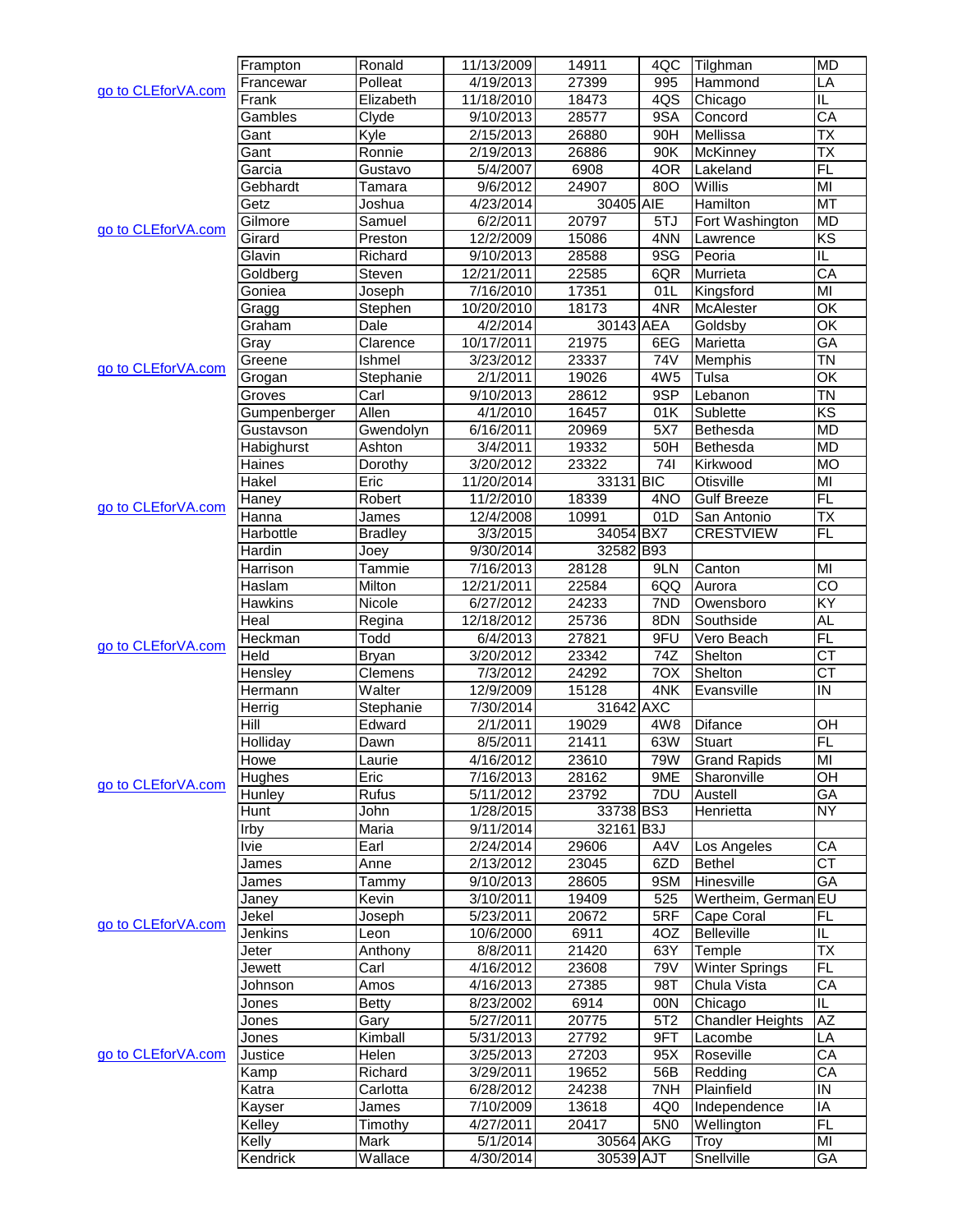|                      | Kerr                         | Carolyn             | 2/1/2011                | 19027          | 4W6              | Livonia                 | MI                       |
|----------------------|------------------------------|---------------------|-------------------------|----------------|------------------|-------------------------|--------------------------|
| go to CLEforVA.com   | Kiehl                        | Gerald              | 5/11/2012               | 23787          | 7DP              | Inman                   | $\overline{SC}$          |
|                      | King                         | Carol               | 5/27/2011               | 20755          | 5SO              | Tampa                   | FL.                      |
|                      | King                         | Cheryl              | 12/21/2011              | 22589          | 6QV              | Tampa                   | FL                       |
|                      | King                         | Sandra              | 7/3/2012                | 24291          | 70W              | <b>Bridgeport</b>       | $\overline{\text{CT}}$   |
|                      | Klein                        | Nicholas            | 5/29/2013               | 27760          | 9EX              | Denver                  | $\overline{C}$           |
|                      | Knickerbocker                | Deborah             | 4/23/2013               | 27446          | 99F              | Marana                  | AZ                       |
|                      |                              | Kristi              | 10/17/2011              | 21971          | 6EC              | West Palm Beach         | $\overline{F}$           |
|                      | Knight                       |                     |                         |                |                  |                         | AL                       |
| go to CLEforVA.com   | Knodel                       | Henry               | 9/7/2012                | 24930          | 80Z              | Mobile                  | $\overline{\text{CT}}$   |
|                      | Knoll                        | Nicole              | 2/13/2012               | 23040          | 6ZB              | Shelton                 |                          |
|                      | <b>Kudialis</b>              | Kurt                | 12/9/2009               | 15127          | 4O <sub>2</sub>  | <b>Clinton Township</b> | MI                       |
|                      | Kundrat                      | Joseph              | 8/19/2010               | 17606          | 4PR              | Frederick               | <b>MD</b>                |
|                      | La Judes                     | James               | 3/3/2011                | 19327          | 50C              | Houston                 | $\overline{\mathsf{TX}}$ |
|                      | LaBrecque                    | Christopher         | 6/18/2012               | 24160          | 7LM              | Shelton                 | $\overline{\text{CT}}$   |
|                      | Landwehr                     | David               | 7/10/2012               | 24392          | 7QJ              | Wichita                 | KS                       |
|                      | Lane                         | Jackie              | 6/6/2012                | 24063          | 7JQ              | Port St. Lucie          | $\overline{FL}$          |
| go to CLEforVA.com   | Lanza                        | William             | 6/6/2012                | 24065          | 7JS              | Somers Point            | <b>NJ</b>                |
|                      | Laramie                      | Kyle                | 5/14/2012               | 23795          | 7DW              | Lake St. Louis          | <b>MO</b>                |
|                      | Lavranchuk                   | Nancy               | 12/20/2011              | 22555          | 6PW              | Shelton                 | $\overline{\text{CT}}$   |
|                      | Lawrence                     | Gregory             | 3/22/2011               | 19545          | 54C              | Birmingham              | AL                       |
|                      | Lawson                       | Debra               | 9/17/2013               | 28689          | 9TR              | Wichita                 | KS                       |
|                      | Leavy                        | Floretta            | 5/1/2014                | 30563 AKF      |                  | Rockford                | ĪL                       |
|                      | Leeper                       | Sonny               | 7/17/2013               | 28192          | 9MG              | Philadelphia            | PA                       |
|                      | Lemley                       | Robert              | 10/17/2011              | 21970          | 6EB              | Shelton                 | $\overline{\text{CT}}$   |
| go to CLEforVA.com   | Lenard                       | Jennifer            | 7/24/2009               | 13822          | 4OS              | Jackson                 | <b>MS</b>                |
|                      | Lincoln                      | <b>Barbara</b>      | 1/7/2014                | 29373          | A <sub>2</sub> R | Beaumont                | $\overline{\mathsf{TX}}$ |
|                      | Lincoln                      | Barbara             | 1/7/2014                | 29372          | A2Q              | Orange                  | $\overline{\mathsf{TX}}$ |
|                      | Lira                         | Veronica            | 4/24/2014               | 30434 AJ4      |                  | Lakewood                | СĀ                       |
|                      | Little                       | Gene                | 2/8/2000                | 6919           | 4Q6              | <b>Tuba City</b>        | $\overline{AZ}$          |
|                      | Little                       | <b>Rick</b>         | 11/7/2000               | 6920           | 4P4              | Los Angeles             | CA                       |
|                      | Loiacono                     | Christopher         | 11/13/2008              | 10581          | 4PO              | Tampa                   | $\overline{FL}$          |
|                      | Lopez                        | Michael             | 10/1/2000               | 6921           | 4NP              | El Paso                 | $\overline{\mathsf{TX}}$ |
|                      | Lopez                        | Jankeenia           | 12/9/2009               | 15126          | 4PP              | Atlanta                 | GA                       |
| go to CLEforVA.com   | Lull                         | Lee                 | 5/11/2012               | 23762          | 7D1              | St. Joseph              | MI                       |
|                      | Lybbert                      | <b>Bruce</b>        | 7/28/2011               | 21307          | 62P              | <b>Bountiful</b>        | $\overline{\mathsf{UT}}$ |
|                      | MacLeod                      | Linda               | 12/20/2011              | 22556          | 6PX              | Jackonville             | FL                       |
|                      | Mancinone                    | Chris               | 7/28/2011               | 21305          | 62N              | <b>Bristol</b>          | $\overline{\text{CT}}$   |
|                      | Mannor                       | Patrick             | 6/19/2012               | 24168          | 7LU              | <b>Grand Blanc</b>      | MI                       |
|                      | March                        | John                | 8/9/2010                | 17488          | 4QQ              | Shelton                 | $\overline{\text{CT}}$   |
|                      | Marcus                       | <b>Brett</b>        | 4/20/2005               | 6922           | 4QB              | <b>Baltimore</b>        | <b>MD</b>                |
|                      |                              | Wilbern             | 9/5/2014                |                |                  | Bradtord                |                          |
| go to CLEforVA.com   | Marler                       |                     |                         | 32021 B2L      |                  |                         | AR<br>MA                 |
|                      | Marrin<br>Martin             | Kenneth<br>Alvin    | 3/7/2012<br>10/25/2012  | 23281<br>25275 | 73T<br>87H       | Lynn<br>Stafford        | VA                       |
|                      | Martinez                     |                     |                         | 29735          | A7Y              |                         | CA                       |
|                      |                              | Lazaro              | 2/28/2014               | 32852 BCU      |                  | Rancho Cordova          | $F\Box$                  |
|                      | Martinez<br>Mason            | Iris<br>Peggy       | 10/22/2014<br>3/26/2012 | 23343          | 750              | Miami<br>Fairview Park  | OH                       |
|                      |                              |                     |                         |                |                  |                         |                          |
|                      | Matsumoto<br><b>Matthews</b> | Herbert<br>Margaret | 9/14/2012<br>10/22/2009 | 24950<br>14660 | 81D<br>4NY       | Honolulu<br>Groton      | HI<br><b>MA</b>          |
|                      | <b>McCauley</b>              |                     |                         | 30639 ALS      |                  | <b>Ormond Beach</b>     | FL                       |
| go to CLEforVA.com   |                              | Paul                | 5/8/2014                |                |                  |                         |                          |
|                      | McClure                      | Ashley              | 2/7/2008                | 8632           | 4P8              | Cottageville            | WV                       |
|                      | McCorvey                     | Charles             | 8/12/2009               | 14008          | 4PE              | Mobile                  | AL                       |
|                      | McCoy                        | Kathleen            | 9/28/2012               | 25171          | 85F              | Nashua                  | $\overline{NH}$          |
|                      | McCreary                     | Jacinta             | 6/13/2006               | 6923           | 4O <sub>5</sub>  | <b>Bowie</b>            | MD                       |
|                      | McDaniel                     | <b>Brooks</b>       | 6/20/2000               | 6924           | 4Q7              | Salem                   | VA                       |
|                      | McDonald                     | Tammy               | 12/17/2012              | 25711          | 8D1              | Wilmington              | <b>NC</b>                |
|                      | McElfresh                    | James               | 4/4/2008                | 8675           | 4Q4              | Parowan                 | $\overline{\mathsf{UT}}$ |
| go to CLEforVA.com   | McGee                        | Cindy               | 9/23/2009               | 14393          | 4QT              | Monticello              | $\overline{GA}$          |
|                      | McIntyre                     | Karen               | 5/29/2009               | 13178          | 4QW              | Woodstock               | <b>GA</b>                |
|                      | Medina                       | Alfredo             | 7/5/2012                | 24311          | 7P <sub>2</sub>  | Algona                  | <b>WA</b>                |
|                      | Melson                       | Michael             | 5/27/2011               | 20764          | 5ST              | Midland                 | <b>TX</b>                |
|                      | Melson                       | Rudy                | 5/31/2013               | 27790          | 9FR              | <b>White Plains</b>     | $\overline{NY}$          |
|                      | Merrill                      | Christopher         | 4/4/2011                | 19875          | 5BF              | South Jordan            | UT                       |
|                      | Messer                       | Sandra              | 1/8/2013                | 25804          | 8FF              | Mesa                    | AZ                       |
| an to CLE for VA com | Meyer                        | Russell             | 7/15/2014               | 31325 ARQ      |                  | Gibsonia                | $\overline{PA}$          |
|                      |                              |                     |                         |                |                  |                         |                          |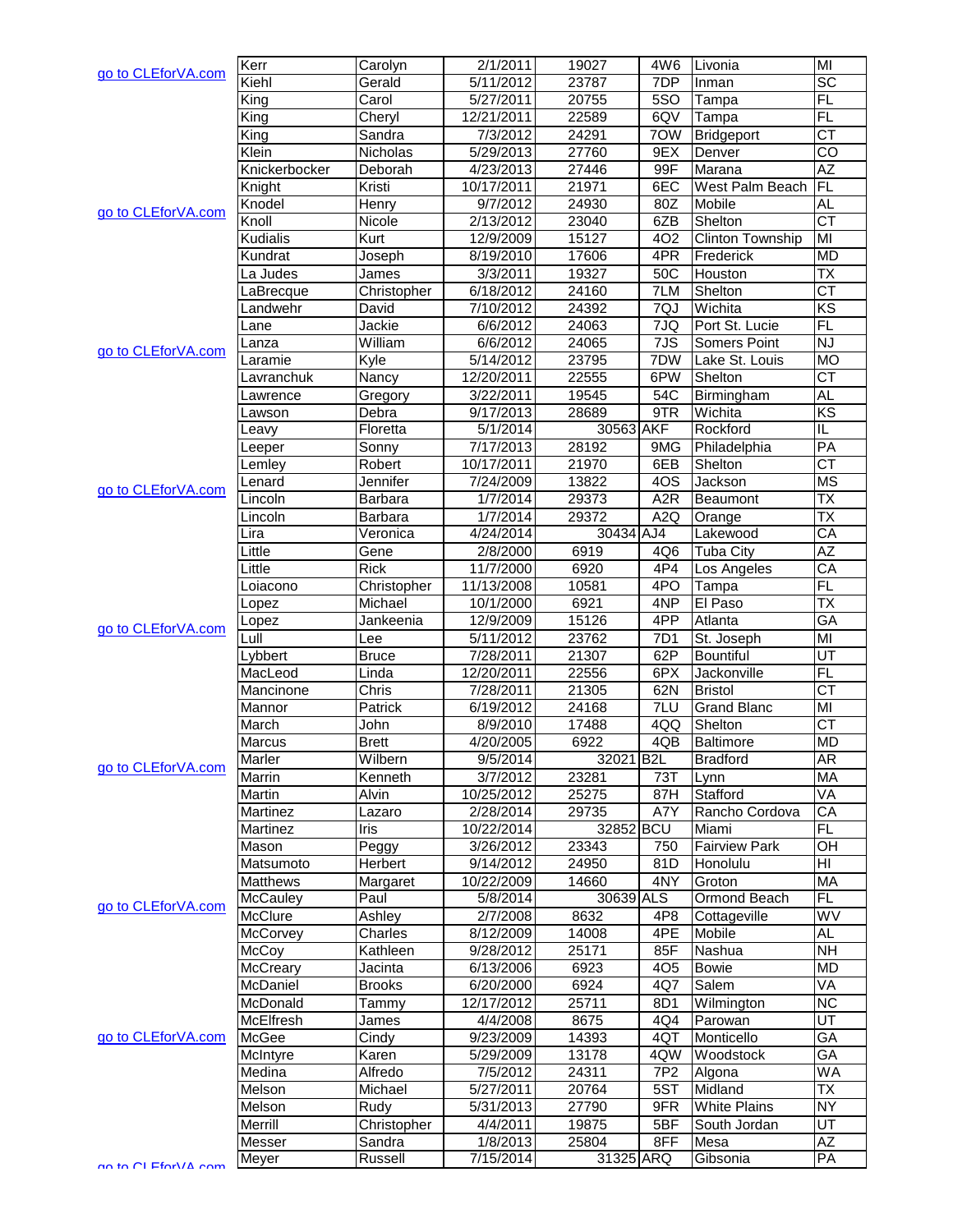| שט גט טבבוטו אהגטטווו |                |                |                    |           |                  |                       |                                |
|-----------------------|----------------|----------------|--------------------|-----------|------------------|-----------------------|--------------------------------|
|                       | Milam          | Sarah          | 9/15/2014          | 32201 B43 |                  | Temecula              | $\overline{CA}$                |
|                       | <b>Miller</b>  | <b>Matthew</b> | 1/23/2008          | 6949      | 4PB              | Kearney               | <b>NE</b>                      |
|                       | Miller         | Paul           | 1/23/2008          | 6950      | 4OG              | Kearney               | N <sub>E</sub>                 |
|                       | Miller         | Danny          | 10/17/2011         | 21973     | 6EE              | Parkland              | $\overline{FL}$                |
|                       |                |                |                    |           |                  |                       |                                |
|                       | <b>Miller</b>  | Gisela         | 3/4/2015           | 34070 BXG |                  | Alexander             | $\overline{AR}$                |
|                       | <b>Mills</b>   | Dennis         | 7/18/2012          | 24454     | 7RY              | Olympia               | WA                             |
|                       | Mismas         | Laura          | 1/5/2011           | 18851     | 4TO              | Los Angeles           | $\overline{CA}$                |
|                       | Mitchell       | Sheila         | $\sqrt{1/27/2010}$ | 15743     | 4P1              | Lake Ridge            | VA                             |
| go to CLEforVA.com    | Mitchell       |                | 2/6/2012           | 22992     | 6Y1              | <b>Grants Pass</b>    | $\overline{\overline{\rm OR}}$ |
|                       |                | Joseph         |                    |           |                  |                       |                                |
|                       | Mitchem        | Larry          | 4/16/2015          | 34837 C9U |                  | Gibbon                | NE                             |
|                       | Molee          | Warren         | 9/2/2011           | 21682     | 68Z              | Shelton               | $\overline{\text{CT}}$         |
|                       | Montgomery     | Tabitha        | 7/17/2012          | 24449     | 7RU              | Green Cove Spring FL  |                                |
|                       | Montville      | Anthony        | 10/5/2012          | 25211     | 862              | Debary                | $F$ L                          |
|                       |                |                |                    |           |                  |                       |                                |
|                       | Morgan         | William        | 3/7/2012           | 23280     | 73S              | Oldsmar               | FL                             |
|                       | Munderloh      | Timothy        | 9/2/2011           | 21677     | 68V              | Addison               | $\overline{\mathsf{TX}}$       |
|                       | Murphy         | Lauren         | 10/19/2010         | 18170     | 4QU              | Wallingford           | $\overline{\text{CT}}$         |
| go to CLEforVA.com    | Musselman      | Joseph         | 5/31/2013          | 27791     | 9FS              | Val Paraiso           | IN                             |
|                       | <b>Myers</b>   | Charles        | 1/31/2011          | 19024     | 4W4              | Concordia             | KS                             |
|                       | Najjar         | Sarah          | 9/17/2010          | 17886     | 4OK              | Orlando               | $\overline{FL}$                |
|                       |                |                |                    |           |                  |                       |                                |
|                       | Nappier        | Steven         | 6/29/2011          | 21116     | 5ZS              | Montgomery            | AL                             |
|                       | Nelson         | LL             | 4/27/2011          | 20415     | 5MY              | Gilbert               | AZ                             |
|                       | <b>Neville</b> | Paul           | 9/10/2013          | 28601     | 9SL              | Erving                | <b>MA</b>                      |
|                       | Newman         | Mary           | 3/23/2009          | 17860     | 4Q9              | Roseburg              | <b>OR</b>                      |
|                       | Nonnemaker     | Robert         | 3/7/2012           | 23279     | 73R              | Gilbert               | $\overline{AZ}$                |
| go to CLEforVA.com    | Norton         | Charles        | 4/19/2013          | 27401     | 996              | Hawkinsville          | $\overline{GA}$                |
|                       |                |                |                    |           |                  |                       |                                |
|                       | Norwood        | Charles        | 1/13/2015          | 33661 BRR |                  | Memphis               | $\overline{\text{TN}}$         |
|                       | <b>Nuzzo</b>   | Frederick      | 10/30/2014         | 32945 BF3 |                  | Saugus                | <b>MA</b>                      |
|                       | Odya           | Joseph         | 4/2/2014           | 30157 AEN |                  | North Las Vegas       | <b>NV</b>                      |
|                       | Olney          | David          | 1/31/2011          | 19023     | 4W3              | LaVista               | <b>NE</b>                      |
|                       | Orlandini      | Aurelio        | 7/21/2005          | 6926      | 4NX              | New City              | <b>NY</b>                      |
|                       | Overby         | Landon         | 12/30/2008         | 11247     | 4OD              | Providence            | R <sub>l</sub>                 |
|                       |                |                |                    |           |                  |                       |                                |
| go to CLEforVA.com    | Overby         | William        | 8/12/2011          | 21427     | 642              | <b>Holly Springs</b>  | $\overline{\text{NC}}$         |
|                       | Overton        | Sarah          | 3/25/2013          | 27204     | 95Y              | Kemah                 | <b>TX</b>                      |
|                       | Owens          | David          | 2/22/2012          | 23111     | 711              | Shelton               | $\overline{\text{CT}}$         |
|                       | Pacalo         | Patrick        | 4/27/2011          | 20421     | 5N <sub>2</sub>  | Youngstown            | OH                             |
|                       | Palacio        | Fredy          | 4/24/2014          | 30433 AJ3 |                  | Springfield           | <b>MA</b>                      |
|                       | Pardee         | Shirley        | 6/29/2011          | 21115     | 5ZR              | Southfield            | MI                             |
|                       |                |                |                    |           |                  |                       |                                |
|                       | Parisi         | Nicholas       | 10/22/2009         | 14662     | 4OC              | Woodbury              | <b>NY</b>                      |
|                       | Patterson      | Gregory        | 8/3/2012           | 24587     | 7TZ              | Elizabethtown         | IN                             |
|                       | Paylor         | Richard        | 5/11/2012          | 23789     | 7DR              | Lexington             | <b>NC</b>                      |
| go to CLEforVA.com    | Penner         | Joshua         | 9/17/2013          | 28690     | 9TS              | Orting                | <b>WA</b>                      |
|                       | Pennington     | Edmond         | 4/27/2011          | 20414     | 5MX              | Monroe                | LA                             |
|                       |                |                | 5/11/2012          | 23775     | 7DD              | Monroe                | LÄ                             |
|                       | Pennington     | John           |                    |           |                  |                       |                                |
|                       | Perciavalle    | Terri          | 3/26/2012          | 23340     | 74Y              | Sewickley             | $\overline{PA}$                |
|                       | Perciavalle    | James          | 11/13/2012         | 25446     | 89V              | Sewickley             | $\overline{PA}$                |
|                       | Petri          | Matthew        | 2/20/2013          | 26911     | 90T              | Eagan                 | MN                             |
|                       | Petro          | Teena          | 5/4/2007           | 6928      | 4OM              | Muncie                | ${\sf IN}$                     |
|                       | Pettengill     | Kelly          | 4/8/2010           | 16516     | 4Q2              | Lawrence              | $\overline{\text{KS}}$         |
| go to CLEforVA.com    | Pierce         | Michael        | 2/6/2012           | 22978     | 6XO              | Fairfax               | VA                             |
|                       |                |                |                    |           |                  |                       | $\overline{DC}$                |
|                       | Pittman        | Barbara        | 9/22/2014          | 32264 B4M |                  | Washington            |                                |
|                       | Pizur          | Thomas         | 4/19/2012          | 23622     | 7A6              | Wauconda              | IL                             |
|                       | Poncio         | JoAnne         | 12/20/2013         | 29278     | A <sub>2</sub> P | Houston               | $\overline{\mathsf{TX}}$       |
|                       | Pontremoli     | Ronaldo        | 3/19/2012          | 23316     | 74C              | San Juan Capistrar CA |                                |
|                       | Porath         | Daniel         | 2/7/2012           | 22997     | 6Y6              | Erie                  | PA                             |
|                       | Poteet         | Heather        | 10/11/2011         | 21955     | 6DW              | Tampa                 | <b>FL</b>                      |
|                       |                |                |                    |           |                  |                       |                                |
| go to CLEforVA.com    | Potts          | Alan           | 3/27/2012          | 23346     | 753              | Tallahassee           | FL                             |
|                       | Prejean        | Merlinda       | 11/20/2013         | 29211     | A <sub>1</sub> N | Carencro              | LA                             |
|                       | Prewette       | David          | 1/5/2012           | 22620     | 6RA              | Charlotte             | $\overline{\text{NC}}$         |
|                       | Price          | Carl           | 9/9/2005           | 6929      | 4Q1              | Hilliard              | OH                             |
|                       | Price          | James          | 12/21/2011         | 22587     | 6QT              | Columbia              | $\overline{SC}$                |
|                       | Rachell        | Daniel         | 11/19/2012         | 25493     | 8AZ              | Hamilton              | $\overline{\text{MT}}$         |
|                       |                |                |                    |           |                  |                       |                                |
|                       | Rake           | Lee            | 4/29/2010          | 16750     | 4QV              | Lawrence              | KS                             |
| go to CLEforVA.com    | Raulerson      | G.             | 7/16/2014          | 31356 AS4 |                  | Largo                 | $\overline{FL}$                |
|                       | Richardson     | Marvin         | 7/27/2005          | 6932      | 4P <sub>0</sub>  | Erie                  | PA                             |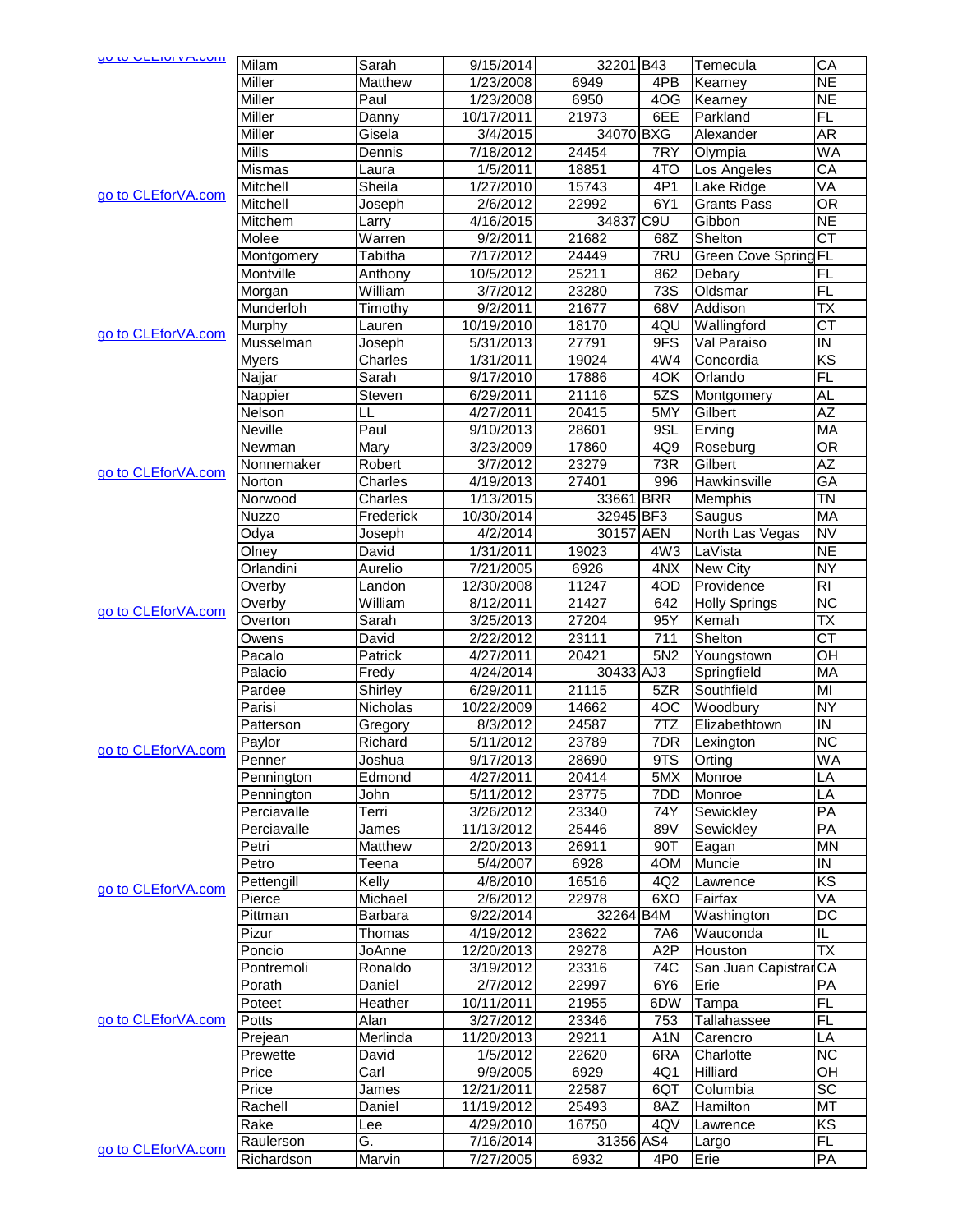|                    | Richardson     | Madonna        | 5/1/2009              | 12862     | 4OY              | Indianapolis                | IN                           |
|--------------------|----------------|----------------|-----------------------|-----------|------------------|-----------------------------|------------------------------|
|                    | Richardson     | Samuel         | 2/28/2012             | 23124     | 71C              | Dublin                      | $\overline{GA}$              |
|                    | Richardson     | Scott          | 9/10/2013             | 28610     | 9SO              | Roscoe                      | IL                           |
|                    | Riley          | Gerald         | 3/23/2009             | 12311     | 4PY              | Colorado Springs            | CO                           |
|                    | Riley          | Neil           | 4/4/2013              | 27268     | 976              | South Portland              | ME                           |
|                    | Risseeuw       | Marjorie       | 6/28/2012             | 24239     | 7NI              | Lewes                       | DE                           |
|                    | <b>Robbins</b> | Ralph          | 2/15/2012             | 23060     | 6ZO              | <b>Boca Raton</b>           | F                            |
| go to CLEforVA.com | Robert         | Larry          | 2/15/2012             | 23058     | 6ZM              | Atlanta                     | $\overline{GA}$              |
|                    | Robinson       | Aires          | 4/6/2005              | 6933      | 4PW              | Des Moines                  | <b>WA</b>                    |
|                    | Robinson       | James          | 5/13/2011             | 20562     | 5PK              | Concord                     | <b>NC</b>                    |
|                    | Rogers         | Amv            | 4/24/2012             | 23630     | 7AB              | Ft. Worth                   | $\overline{\mathsf{TX}}$     |
|                    | Rohde          | Douglas        | 6/16/2011             | 20970     | 5X8              | Bethesda                    | <b>MD</b>                    |
|                    | Rolnick        | Marvin         | 2/16/2011             | 19187     | 4YL              | Pasadena                    | $\overline{\mathsf{CA}}$     |
|                    |                | David          | 5/8/2012              | 23756     | 7CY              | Canton                      | OH                           |
|                    | Romans<br>Rook |                | 6/4/2014              | 30856 AO9 |                  |                             | <b>AR</b>                    |
| go to CLEforVA.com |                | Benjamin       |                       |           |                  | Searcy                      |                              |
|                    | Roper          | Calvin         | 10/13/2011            | 21967     |                  | 6E+08 Kaysville             | UT                           |
|                    | Rosness        | John           | 3/22/2011             | 19530     | 542              | Tuscon                      | ΑZ                           |
|                    | Rubit          | Jurea          | 6/6/2014              | 30865 AOE |                  | Puallup                     | WA                           |
|                    | Rutter         | Thomas         | 1/28/2011             | 19022     | 4W2              | Schwenksville               | PA                           |
|                    | Salinero       | Christine      | 10/22/2009            | 14661     | 4NZ              | Tampa                       | $\overline{FL}$              |
|                    | Sanders        | Ron            | 4/27/2011             | 20419     | 5N1              | <b>Boise</b>                | ID                           |
|                    | Sanders        | Tara           | 11/19/2013            | 29207     | A <sub>1</sub> M | Lebanon                     | $\overline{T}N$              |
| go to CLEforVA.com | Sargent        | Charles        | 2/1/2011              | 19028     | 4W7              | Cumming                     | $\overline{GA}$              |
|                    | Saxon          | Frances        | 8/15/2012             | 24684     | 7WB              | California                  | <b>MD</b>                    |
|                    | Sayin          | Errol          | 4/27/2011             | 21154     | 5ZZ              | Riverside                   | CA                           |
|                    | Scharfenberg   | Lauren         | 10/23/2012            | 25269     | 87B              | Cornwall                    | <b>NY</b>                    |
|                    | Scheib         | Catherine      | 8/5/2011              | 21418     | 63X              | Harrisburg                  | PA                           |
|                    | Schlader       | Carroll        | 7/29/2011             | 21318     | 62Y              | Jacksonville                | FL                           |
|                    | Schmitt        | Gerald         | 12/18/2009            | 15268     | 4PS              | Oak Brook                   | IL                           |
|                    | Schneeberger   | Steve          | 9/11/2014             | 32159 B3H |                  |                             |                              |
| go to CLEforVA.com | Scott          | Tonya          | 7/29/2011             | 21329     | 638              | <b>Green Cove Spring FL</b> |                              |
|                    |                |                |                       | 20655     | $\overline{5QZ}$ | Laurinburg                  | <b>NC</b>                    |
|                    | Sebesta        | Jerome         | 5/20/2011             |           | 5TI              |                             |                              |
|                    | Servaes        | Patricia       | 6/2/2011              | 20796     |                  | Sudbury                     | <b>MA</b>                    |
|                    | Shah           | Kayur          | 9/11/2014             | 32160 B3I |                  |                             |                              |
|                    | Shaw           | Charles        | 5/11/2012             | 23791     | 7DT              | Colorado Springs            | $\overline{c}$               |
| go to CLEforVA.com | Shepard        | Timothy        | 7/23/2014             | 31548 AW7 |                  | Reno                        | <b>NV</b>                    |
|                    |                |                |                       |           |                  |                             | OH                           |
|                    | Shugarts       | Amy            | 11/1/2011             | 22123     | 6H <sub>0</sub>  | Canton                      |                              |
|                    | <b>Shults</b>  | Donald         | 6/18/2012             | 24158     | 7LK              | <b>HIGHLAND</b>             | IN                           |
|                    | Siegel         | Karen          | 11/2/2010             | 18321     | 4QF              | Austin                      | ТX                           |
|                    | Simms          | Vaughn         | 9/6/2006              | 6934      | 4PG              | Ridgeland                   | $\overline{\text{MS}}$       |
|                    | Skinner        | Steven         | 4/27/2015             | 34957 CBM |                  | Redding                     | СA                           |
|                    | Smith          | Asia           | 12/17/2010            | 18779     | 4S6              | Atlanta                     | GA                           |
| go to CLEforVA.com | Smith          | Robert         | 9/2/2011              | 21678     | 68W              | Temecula                    | $\overline{CA}$              |
|                    | Smith          | Michael        | 5/11/2012             | 23790     | 7DS              | <b>Brandon</b>              | <b>MS</b>                    |
|                    | <b>Smith</b>   | Randy          | 5/15/2014             | 30718 AMR |                  | Fayetteville                | <b>NC</b>                    |
|                    | Solsona        | Joe            | 8/3/2011              | 21375     | 63D              |                             | <b>FL</b>                    |
|                    |                |                |                       |           |                  | Fleming Island              |                              |
|                    | Spearman       | Alvin          | 1/10/2013             | 25907     | 8GE              | Glendale                    | AZ                           |
| go to CLEforVA.com | Spooner        | Katrina        | 5/14/2008             | 9026      | 4O <sub>0</sub>  | Orlando                     | FL                           |
|                    | Starr          | Karen          | 2/7/2013              | 26678     | 8W7              | <b>Grand Rapids</b>         | $\overline{\mathsf{M}}$      |
|                    | Steinberg      | Barbara        | 1/28/2010             | 15745     | 01G              | Lincoln Park                | <b>NJ</b>                    |
|                    | Stensing-Woods | Ellen          | 5/25/2011             | 20724     | 5S2              | Swansea                     | <b>MA</b>                    |
|                    | Stickney       | <b>Barbara</b> | 8/20/2012             | 24774     | 7YH              | <b>Green Cove Spring FL</b> |                              |
|                    | Stockard       | Donald         | 1/18/2012             | 22750     | 6TV              | Plano                       | TX                           |
| go to CLEforVA.com | Stockton       | Ronald         | 12/17/2010            | 18783     | 4S9              | Lexington                   | <b>NC</b>                    |
|                    | <b>Stokes</b>  | Lawrence       | 12/19/2007            | 6951      | 4P7              | Washington                  | DC                           |
|                    | Stone          | Joshua         | 7/21/2009             | 13780     | 4PJ              | Palm Beach Garde FL         |                              |
|                    | Stone          | Linda          | 9/2/2011              | 21665     | 68L              | Las Vegas                   | <b>NV</b>                    |
|                    | Sukovez        | Stephen        | 4/16/2013             | 27387     | 98V              | <b>Milpitas</b>             | CA                           |
|                    | Sweigart       | John           | 2/28/2014             | 29733     | A7W              | Smithfield                  | UT                           |
|                    | Tama           | Joseph         | 2/16/2010             | 15873     | 4QJ              | West Palm Beach             | <b>FL</b>                    |
| go to CLEforVA.com | Tamayo         | Jeanney        | 4/27/2015             | 34958 CBN |                  | <b>Boynton Beach</b>        | F                            |
|                    | Tankesley      | Robert         | 6/25/2013             | 27995     | 9JL              | Alpharetta                  | GA                           |
|                    | Thacker        | Rebecca        | 9/2/2011<br>3/23/2011 | 21724     | 6A0              | Centerville                 | <b>MD</b><br>$\overline{SC}$ |